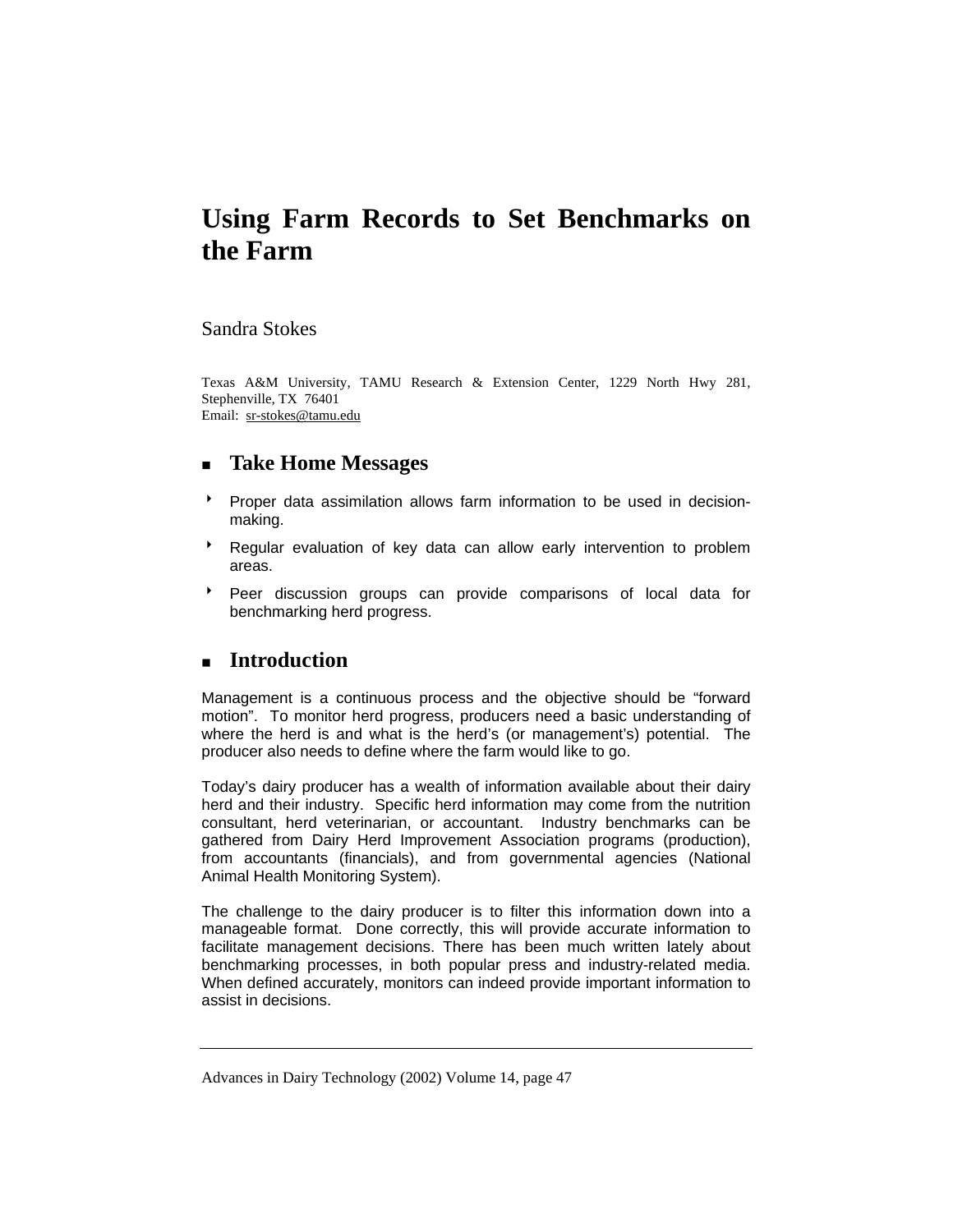## **Designing Benchmarks**

#### **Defining the Benchmarking Process.**

Benchmarks were designed to assist the producer in evaluating herd progress. There have been several programs designed to facilitate this process. Available programs include Dairy Excel (Brockett et al., 1997; The Ohio State University; http://ohioline.osu.edu/b864), PRO-DAIRY (Cornell University; www.ansci.cornell.edu/prodairy), Dairy Break Through Management (Cullor and Nelson, 1999) and Dairy*Works*™ (www.choicemall.com/dairyworks); however, this is not an exhaustive list.

Terminology used in benchmarking discussions is not always consistent. Consider the following terms as defined in Webster's Dictionary:

*Benchmark* - A standard point of reference in measuring quality.

*Goal -* An end that one strives to attain.

*Monitor –* Something that reminds or warns.

*Parameter* – A constant, with variable values, used as a reference for determining other variables.

For the purpose of this paper, a goal is where the producer would like to go. These should be aggressively better than the current position, but realistic and reachable. A benchmark is a moderate- to long-term position of herd movement. This may be a recent history of measures (recent six months to a year). A monitor is a short, focused group of parameters that is reviewed frequently to evaluate short-tem positions.

#### **Defining the Monitor.**

Before the process of defining the monitor begins, it is a valuable to look at historical records for general trends in production. These may be gathered from DHIA summaries, consultant information, or other information the dairy accumulates. However, care should be taken to avoid getting bogged down in the past. Too many times producers try to look at all information available and then piece it together to complete the puzzle. However, perhaps what should happen is that specific questions are asked and then information is targeted that can answer these questions.

Once current status has been established, the producer needs to break the dairy into manageable sections. Obvious sections include milking, feeding, breeding, and health. Dividing the dairy into manageable sections will allow the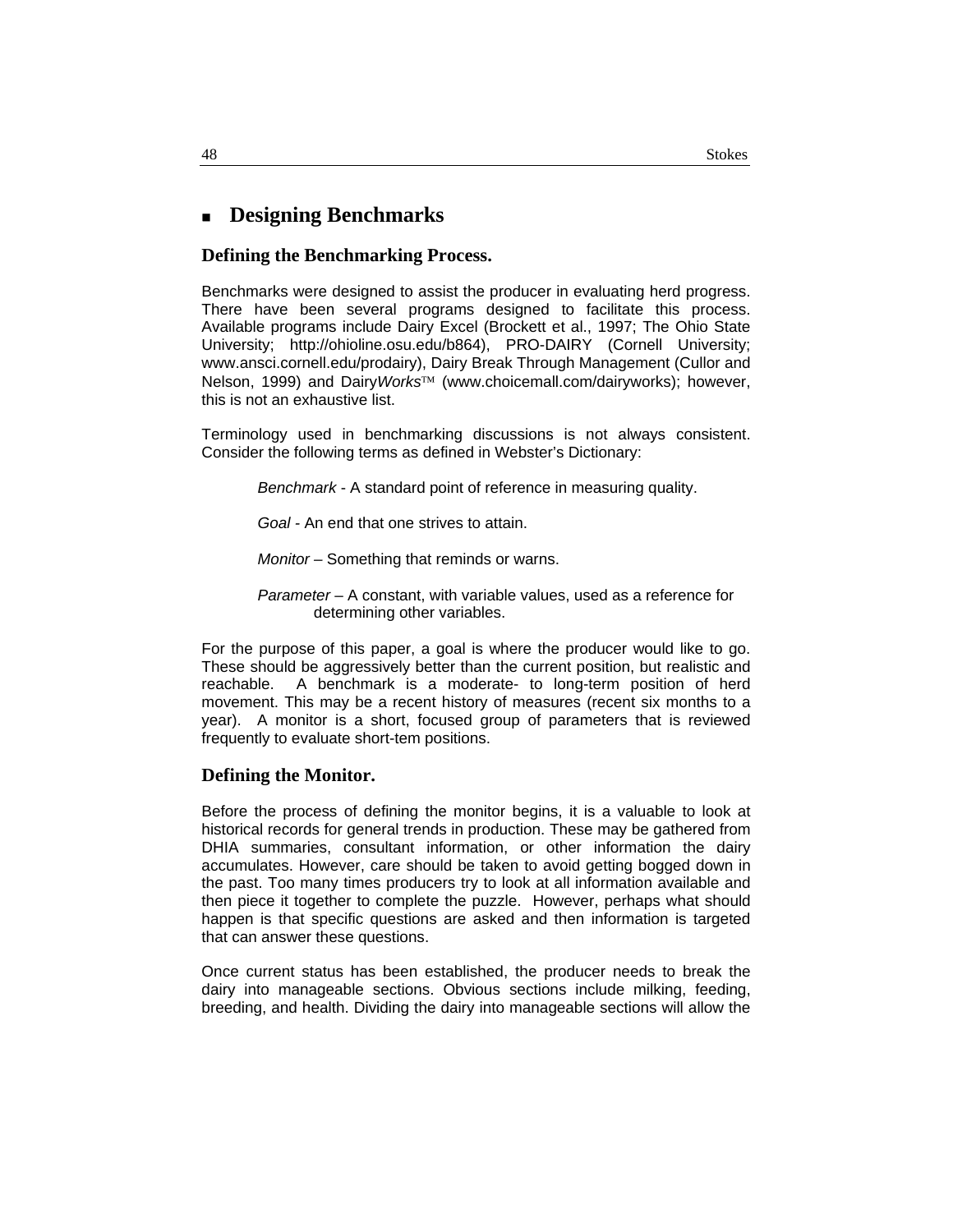producer to ask specific questions about what affects the success (or breakdown) of these areas. Table 1 gives examples of questions to ask and identifies parameters to monitor. Each parameter monitored should relate directly back to a management action. For example, a sudden increase in retained placentas suggests evaluating housing hygiene and calving management (observation, assistance, hygiene). Remember, the purpose of monitoring is not to follow a problem until we are certain it exists, but rather to detect a problem as early as possible to head off additional victims.

#### **Table 1. Defining parameters to answer production questions.**

| <b>AREA</b>         | <b>QUESTION</b>                                                   | <b>PARAMETER</b>                                                      |
|---------------------|-------------------------------------------------------------------|-----------------------------------------------------------------------|
|                     |                                                                   |                                                                       |
| <b>Production</b>   | Are cows set up to peak?                                          | Fresh cow milk<br>production                                          |
| <b>Reproduction</b> | Are cows being seen in heat?                                      | % heat detection                                                      |
| <b>Reproduction</b> | Are cows getting pregnant?                                        | Number of cows<br>bred in herd                                        |
| <b>Herd Health</b>  | How are cows transitioning from<br>the dry period into lactation? | Incidence of<br>metabolic diseases                                    |
| <b>Herd Health</b>  | How is udder health?                                              | Current level of<br>clinical mastitis;<br>fresh cow mastitis<br>level |
| <b>Replacements</b> | Are heifers coming into lactation<br>timely?                      | Average age at first<br>breeding                                      |

As we begin to identify parameters to monitor, there are a few intrinsic data characteristics to consider in order to avoid problems in information management. Stewart et al. (1994) list these as variation, momentum, lag, and bias.

*Variation.* When evaluating simple averages, a few exceptional values can skew an average quickly. An example of this is tank somatic cell count: one high producing cow with an exceptionally high SCC can quickly raise the tank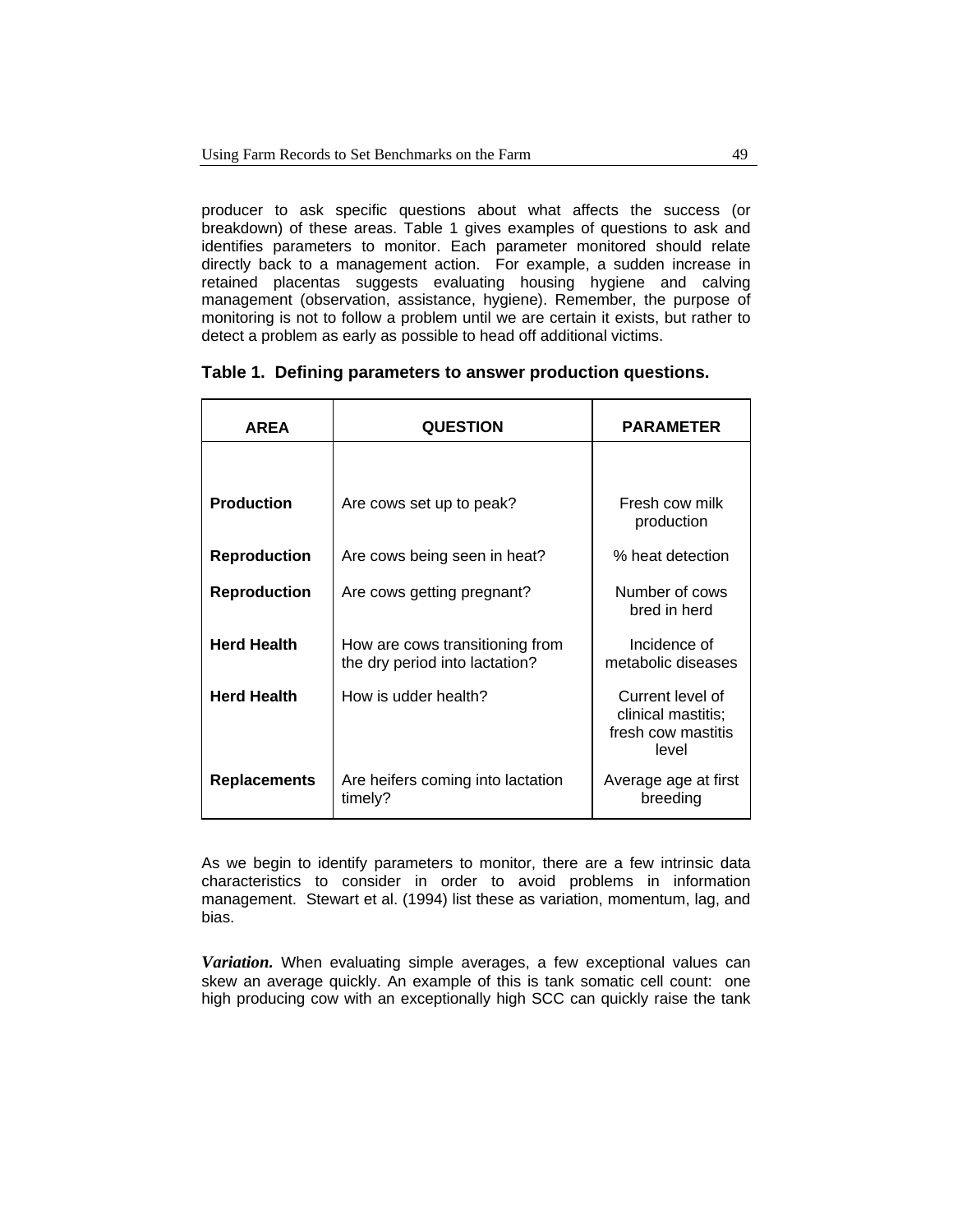average. This may raise a flag for a herd SCC problem that may actually involve only a few animals.

*Momentum.* Considering momentum helps keep historical information in perspective. An example is days in milk (DIM) to first breeding. This includes cows that were bred months ago, when our interest should be in the situation, as it now exists.

*Lag.*Lag is a very inherent part of the livestock business. This is the time between when an event happens and when it is measured. An example is looking at peak milk production. Cows failing to reach good peak milk production levels are usually a fault of transition problems. Why wait until we see poor peak production levels to back-track and identify problems? Perhaps tracking first-test-day milk (less than 30 days) would give an earlier flag.

*Bias.* Bias occurs if a measure either includes or excludes cows inappropriately. Again, using the example of DIM to first breeding, this value typically includes cows never bred.

These characteristics need to be considered when identifying parameters to include in a monitor. It's very important to continually step back and repeat the question through this process. Table 2 illustrates problems associated with traditional parameters. The dangers in not keeping focused when defining monitor parameters are several fold: (1) include too much data and information doesn't get used for decisions; (2) the right parameters get left out of the monitor and the original question is not addressed; and (3) the wrong parameters get put into the monitor and data is not timely. Remember, information is only useful *if it's used*.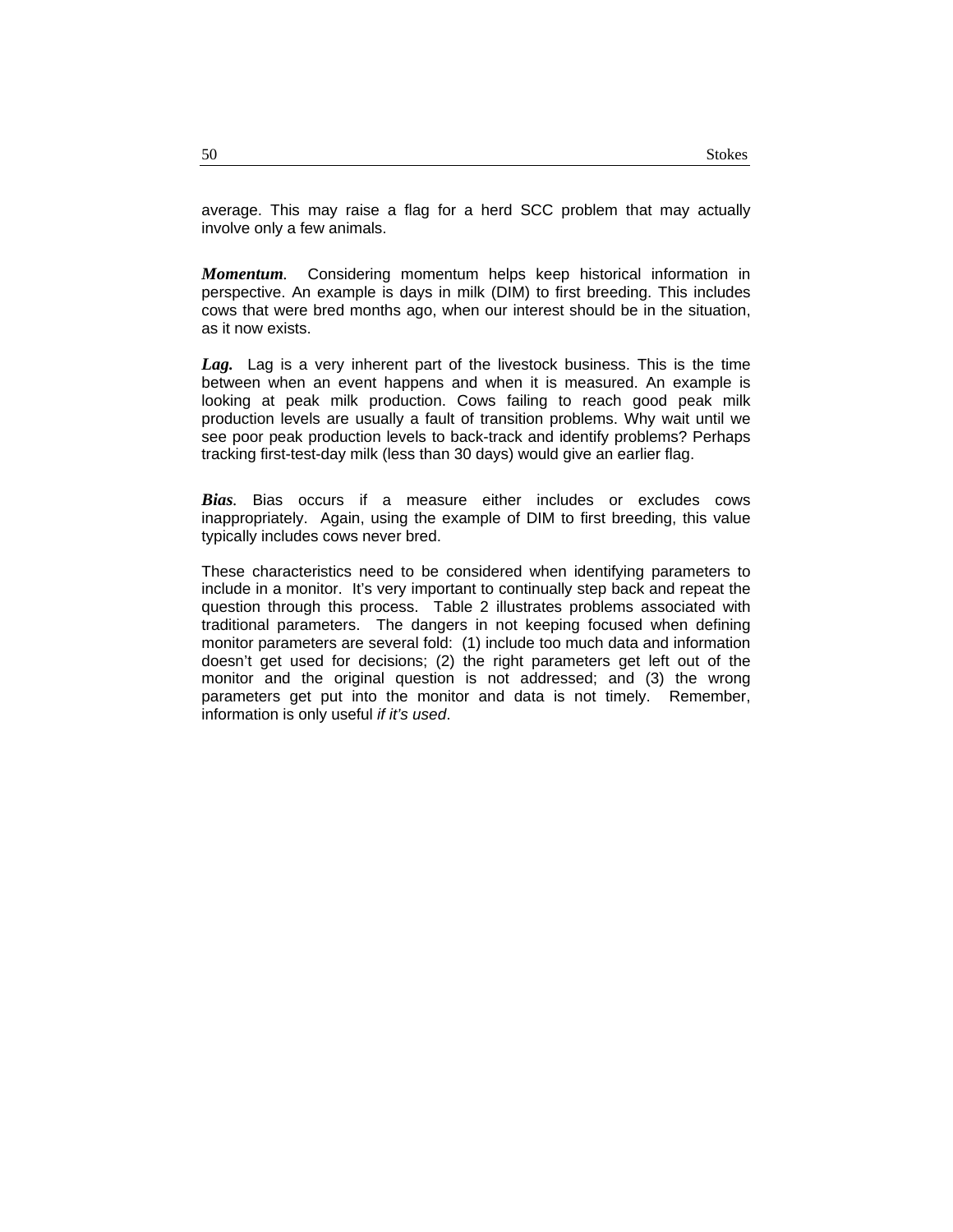| <b>Parameter</b>         | <b>Violation</b>                     | <b>Explanation</b>                                                                                                                                                    |
|--------------------------|--------------------------------------|-----------------------------------------------------------------------------------------------------------------------------------------------------------------------|
| Days Open                | Variation                            | One high value can skew the<br>average in a small herd.                                                                                                               |
| <b>Calving Interval</b>  | Lag                                  | Requires two consecutive fresh<br>dates; information is at least 9<br>months old; does not reflect any<br>change in reproductive performance<br>in the last 6 months. |
| <b>Age at Freshening</b> | Variation,<br>Momentum,<br>Lag, Bias | One or two high values will skew<br>average; twelve months of<br>momentum; nine months of lag;<br>does not include heifers that never<br>conceived.                   |

**Table 2. Inherent problems associated with monitor values.** 

### **Data Collection & Assimilation.**

Once the parameters have been defined, a simple system of data collection must be devised *and established*. Additionally, data must be put into a format that is easy to read and makes sense to the end-user. Many producers have learned their herd data programs to the point they have built individual tables or identified key graphs to evaluate on a regular basis. Programs such as Dairy Comp 305 (Valley Ag Software, Tulare, CA) and PC Dart (DHIA, Raleigh, NC) allow several types of information to be retrieved. Additionally, some producers have gone even further and designed simple spreadsheets for use with production teams (feeders, breeding crew, health managers, milking crews). While development of these spreadsheet programs can be an initial time investment, they can be very customized for each operation and can be a great teaching tool for regular job communication.

Data processing in an important step in quickly looking at monitors and using the information. Part of data processing is determining critical points and identifying outliers. Using displaced abomasums in cows less than 30 DIM as an example, the herd may typically fluctuate between one and three percent depending on the weather and time of year. Deciding at what point above three percent (five, six, seven percent?) do you investigate your transition program is what defines your critical upper limit. Defining critical ranges (upper or lower limits of acceptability) are a start to identifying program successes or failures.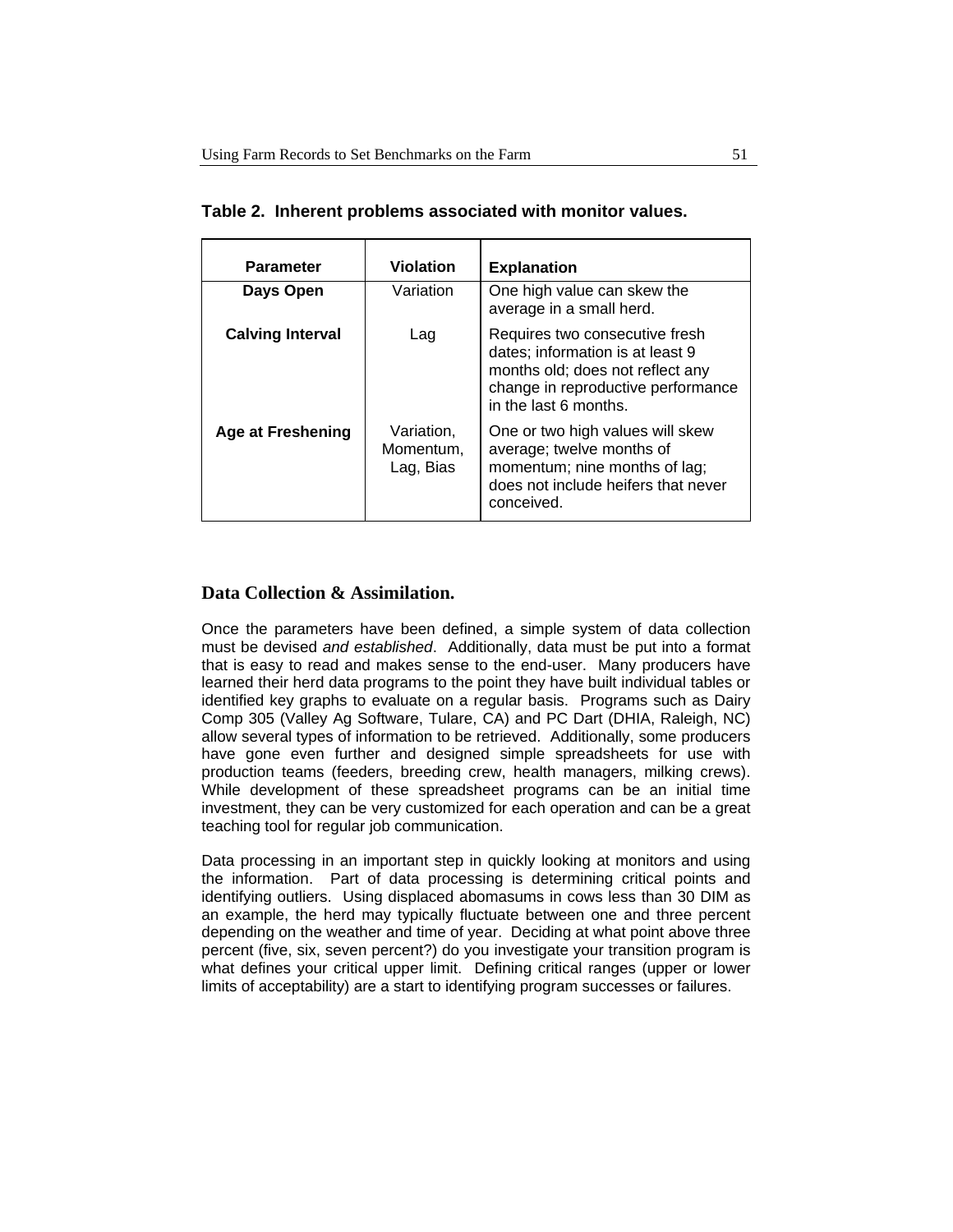### **Data Communication.**

Communication is key to information use. There is no point in asking how to improve herd performance if you aren't willing to consider the answer.

Management on the dairy has traditionally been defined as the owner (or managing partner). In recent years, much has been written to expand this thinking into management teams. These teams may include the owner, manager, nutritionist, veterinarian, or other advisors familiar with the operation. However, as with any industry, there are actually several layers of management throughout a dairy operation. Think of management as being the ability to identify an issue and execute a coarse of action. Expanding the thought process to this extent, and you now add the lead milker, head feeder, lead breeder, etc. into the management scheme.

There are two levels at which farm information may be viewed. One would be from the overall management's perspective. This may include comparing the herd's performance to local, state or national averages. A second view of the information should be at the different team levels within the dairy. Communication with employees actually doing the daily work is a valuable form of reinforcement or correction of specific daily protocols.

*Peer Groups.* This is a venue for discussion of production or other issues with a group of producers having similar goals. It provides local data collection for comparison both within the group and with national numbers. Care must be taken when comparing parameters as many are not standardized in definitions and may be calculated differently by different sources. One of the advantages to forming a peer group is that information can be standardized across the group for accurate comparisons.

*Management Teams.* Forming management teams across the dairy allows the producer to facilitate positive working relationships with the employees actually doing the work. Giving regular feedback to employees on performance measures in their area can be used as tool to evaluate both the working protocol and the daily execution of the protocol.

### **Summary**

Industry benchmarks can be gathered from many sources; what producers do with this information defines how they grow their business. Putting management abilities on a grading scale, our support industry's interest should be to keep moving an individual farm from a 'C' to a 'B' and then on to an 'A'. Management skills grow when decisions are based on real-time information.